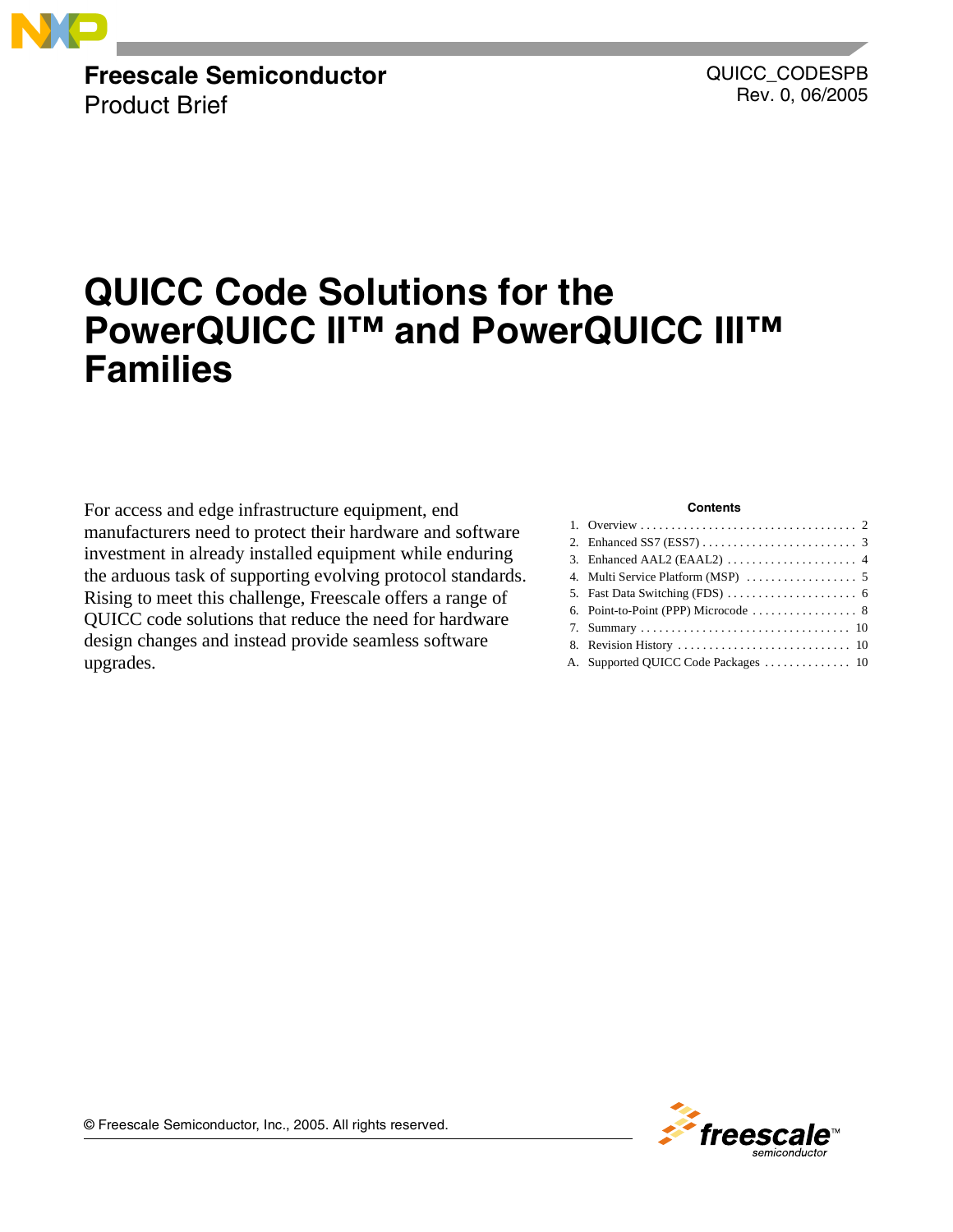

# <span id="page-1-0"></span>**1 Overview**

The PowerQUICC II (PQ2) and PowerQUICC III (PQ3) range of communications processors include an integrated communications processor module (CPM) or RISC microcontroller which can support downloadable RAM-based microcodes referred to as QUICC codes.

QUICC codes enhance the wealth of field proven layer 2 protocol (ATM, Ethernet, HDLC and PPP based) software support available today on the CPM. They provide equipment manufacturers with a seamless software upgrade to support evolving protocol standards using existing PQ2 and PQ3 hardware-based designs

[Figure 1](#page-1-1) shows the layer 2 software protocols supported today on the CPM with configurable device API drivers and initialization software.



**Figure 1. Protocol Support on the CPM**

<span id="page-1-1"></span>The MSP QUICC code extends the existing functionality available in ROM on the PowerQUICC family to support ATM layer switching and OAM functionality without core software intervention. Similarly, the FDS QUICC code provides automatic data forwarding (bridging) between an Ethernet FCC and an ATM FCC without the need for core software intervention.

The higher layer protocol functions, such as IP forwarding, routing, and classification, utilize third-party protocol stacks or customer software running on the PowerPC™ core.

The following QUICC codes are available today for Freescale's range of PowerQUICC II and PowerQUICC III devices and have been production quality tested both internally and externally by leading networking and telecom infrastructure companies. Freescale also provides a complete set of documentation, drivers and dedicated support for each QUICC code to quicken your time to market.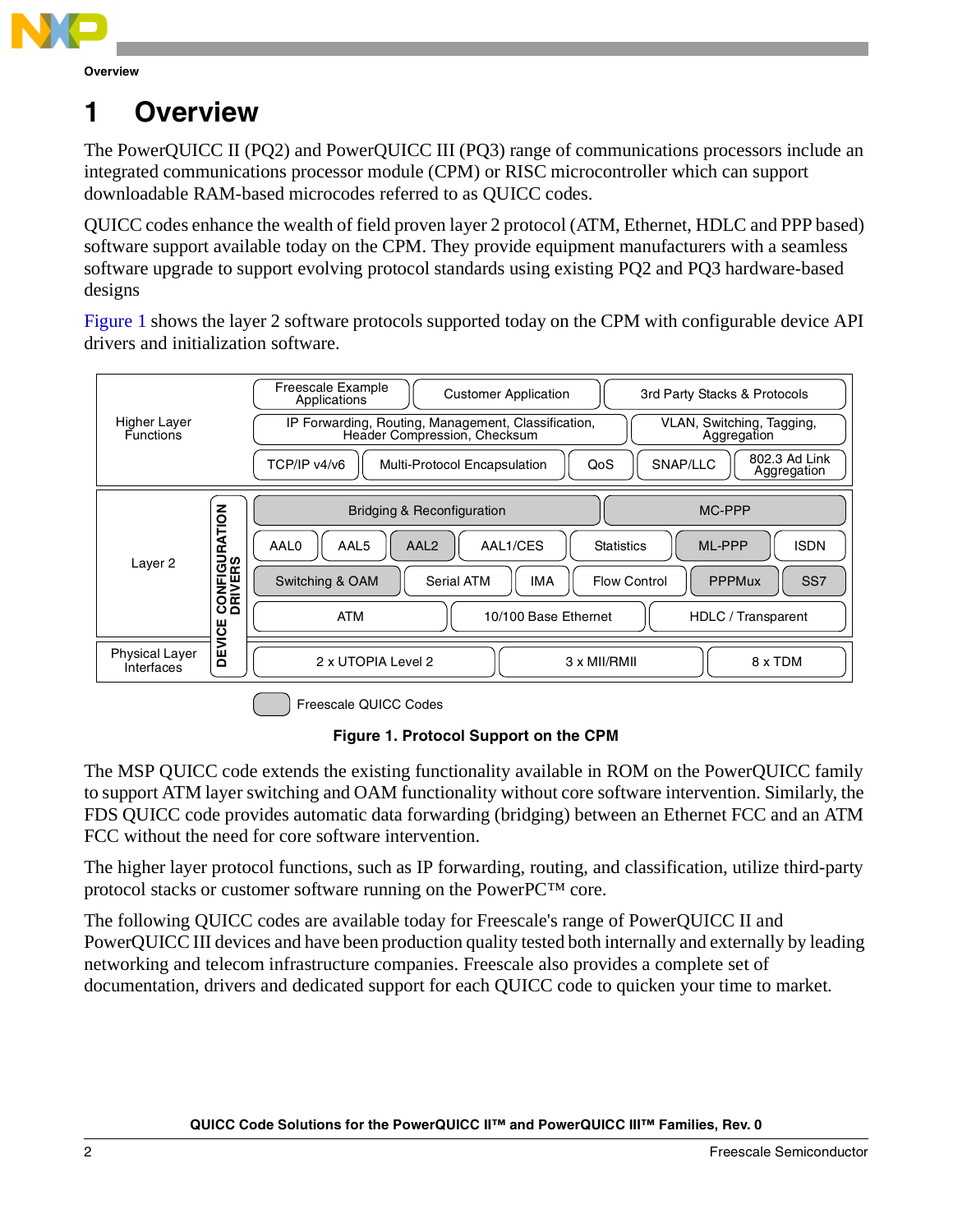

### <span id="page-2-0"></span>**2 Enhanced SS7 (ESS7)**

Signaling system #7 (SS7) is a global telecom standard used to define procedures and protocol by which network elements in PSTN exchange information over a digital signaling network for wireless and wire-line call setup, routing, and control. The PowerQUICC family is designed to support part of the message transfer part (MTP-2) layer functionality as defined in the ITU-T Q.703 (07/96) recommendations to enable applications requiring multichannel SS7 processing.

The ESS7 QUICC code extends the existing SS7 functionality available in ROM on the PowerQUICC family by providing support for high speed SS7 channels at T1/E1 rates, as defined by ITU-T Q703 Annex A recommendation and the Chinese YD/T1125 (2001) standard.

Key features of the ESS7 QUICC code include:

- Fully backward compatible with existing SS7 functionality on the PowerQUICC family
- Support for up to four independent SS7 channels at T1/E1 data rates on MCCs
- Maintenance of errored interval monitor (EIM)
- Discard of short signal units  $\langle$  less than 8 octets

The ESS7 QUICC code provides users with one global solution for all SS7 standards (including ANSI, ITU-T, JT, and YD/T1125) and utilizes the CPM to off-load SS7 MTP-2 tasks, which increases the bandwidth available on the CPU for application software.

SS7 is used in a variety of applications that encompass call-control/call-routing, wireline/wireless messaging, and intelligent networking. [Figure 2](#page-2-1) illustrates an overview of a universal mobile telephony system (UMTS) network for 3G wireless infrastructure where SS7 is used to convey signaling information.



**Figure 2. Overview of SS7 in 3G UMTS Network**

<span id="page-2-1"></span>The UMTS Terrestrial Radio Access Network (UTRAN) includes the radio network controller (RNC), the 3G base stations (node B's), and the air interface (Tower) to the mobile equipment (ME). The RNC is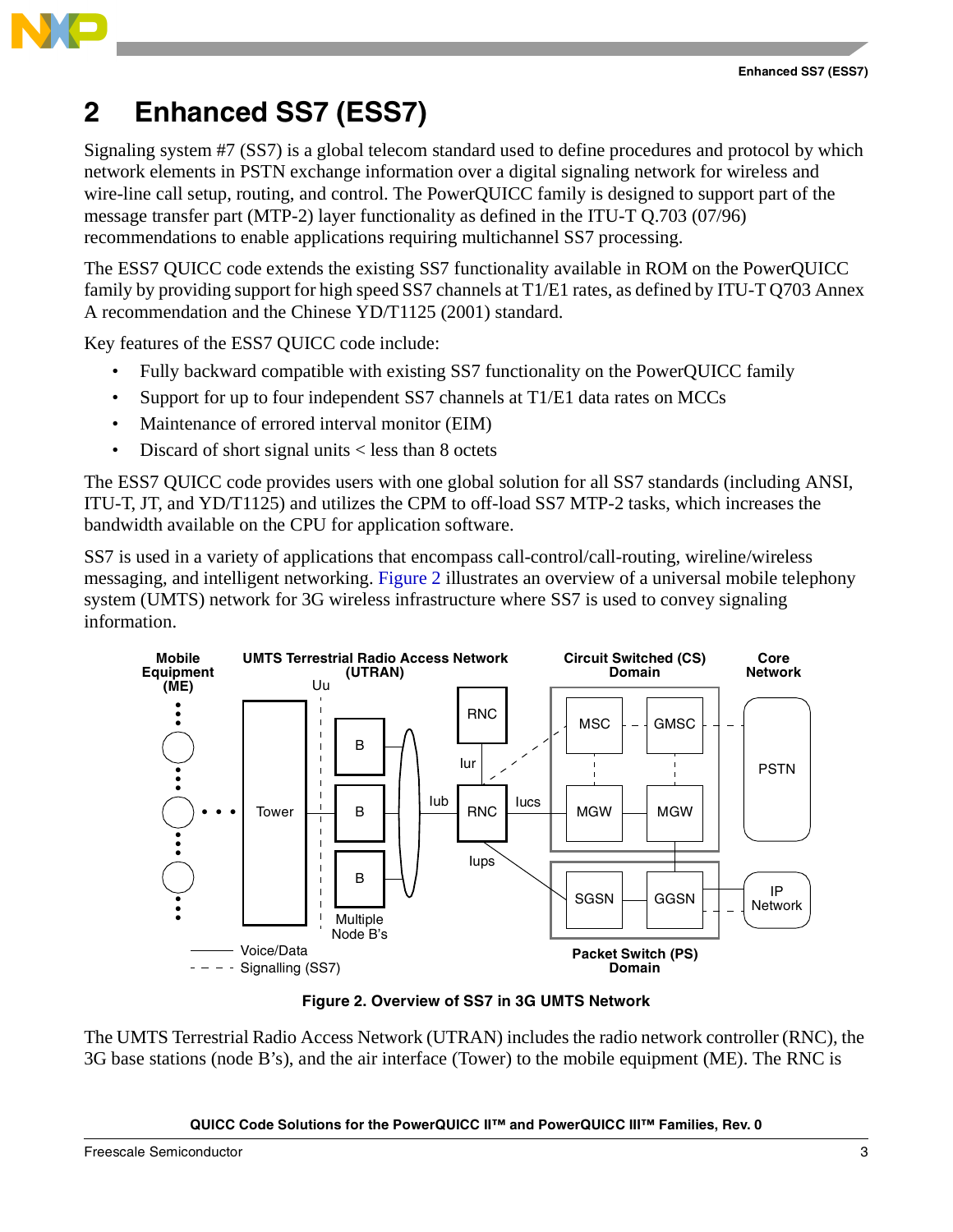

#### **Enhanced AAL2 (EAAL2)**

responsible for controlling and managing the multiple base stations (node B's), including the utilization of radio network services. A node B handles radio channels, including the multiplexing/demultiplexing of user voice and data information.

# <span id="page-3-0"></span>**3 Enhanced AAL2 (EAAL2)**

ATM adaptation layer type 2 (AAL2) as defined by the ITU-T recommendations I.363.2 and I.366.1 enables an efficient method of multiplexing voice and data channels over a single ATM VC. The channels consist of packets transported within individual ATM cells. Each packet has a channel identifier (CID) so that each AAL2 user (channel) is uniquely identified by the triplet VP | VC | CID.

The EAAL2 QUICC code extends the existing AAL2 functionality available in ROM on the PowerQUICC family by providing support for up to 64K VC connections, AAL2 statistics gathering, and additional switch mode features.

Key features of the EAAL2 QUICC code include:

- Fully backward compatible with existing AAL2 functionality on the PowerQUICC family
- Support for TxQDs in external memory for up to 64K AAL2 connections
- Maintains statistical counters for the number of transmitted/received packets per CID, for AAL2 CPS and SSSAR modes
- Maintains statistical counters for the number of transmitted/received ATM AAL2 cells per VC, for AAL2 CPS and SSSAR modes

The EAAL2 QUICC code implements tasks such as statistics gathering (normally CPU-intensive and supported through counters managed by the CPM), thus increasing the bandwidth available on the CPU for application software.

Iub is the interface between the node B's and the RNCs and typically consists of multiple T1/E1 links from each node B aggregated to one or several ATM STM-1 (OC-3) links or one STM-4 link. Iur is the interface between the RNCs for soft handover. AAL2 is typically used as the transport mechanism to convey compressed voice and data over the Iur and Iub interfaces in wireless infrastructure equipment including node B's, RNCs and MGWs. Refer to [Figure 2.](#page-2-1)

Additional features also supported with standard AAL2 QUICC code include the following:

- CID masking—enables efficient use of CPM bandwidth and internal memory by masking any unwanted AAL2 CIDs
- Auto-VC-on mode for switch mode—enables efficient use of CPM bandwidth when there are no AAL2 packets to transmit.
- PPRS (packet partial receive storage)—non-blocking queue for partial AAL2 packets in switch mode which reduces delays due to partial AAL2 packets received for transmission.
- Weighted fair queuing (WFQ) prioritization for AAL2 switch mode—support up to four queues per channel, enabling flexibility in scheduling and prioritization on a per-channel basis.

These additional features have been developed to support the increase in AAL2 user traffic rates, due to the introduction of HSPDA (high speed downlink packet access) in 3GPP release 5 for wireless infrastructure equipment.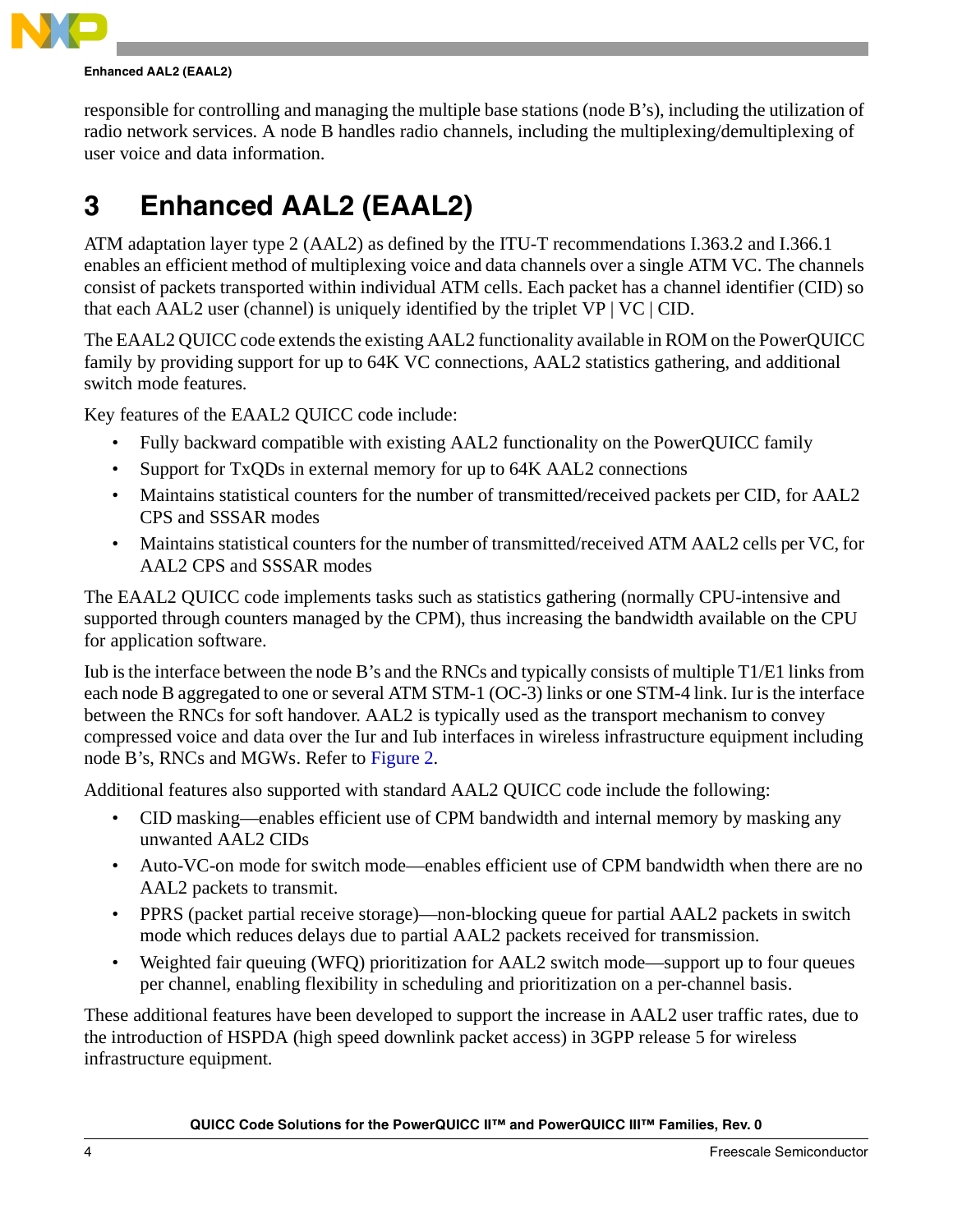

### <span id="page-4-0"></span>**4 Multi Service Platform (MSP)**

The MSP QUICC code extends the existing ATM SAR functionality available in ROM on the PowerQUICC family by providing support for ATM layer switching functionality, QoS, and traffic management on both ingress and egress without CPU host intervention.

Key features of the MSP QUICC code include the following:

- ATM switching capabilities with no host intervention
- Support for policing in accordance with ITU-T I.371 and ATM Forum TM4.1 including GFR
- Support for billing, CLP0 and CLP1 cell count per VCC/VPC
- Statistics support for non-conforming cells and dropped cells
- Support for ATM scheduling per VCC, per VPC or arbitrary VCCs group bundle using prioritized FIFO, weighted round robin or mixed mode scheduling
- Support for multicast through WFQ algorithm or per VCC/VPC queuing mechanism.
- Support for ATM header translation based on VPI or VCI only or both.
- Simultaneous early packet discard and partial packet discard
- Enhanced APC scheduling modes (APC flux compensation and scalable APC) to support ATM PHYs with variable bit rate.
- Dynamic change-of-address compression tables to support mapping of ATM receive channels on more dynamic and more complex VP/VC ranges
- Support for dynamically adding or deleting ATM channels
- Transparent VP switching support in CAM address lookup
- Enhanced OAM support

The MSP QUICC code utilizes the CPM for ATM switching, policing, billing, and scheduling tasks, thus increasing the bandwidth available on the CPU for application software.

Typical applications for MSP include: DSLAM subscriber line cards, ATM multiplexers and concentrators, and cable modem controllers. [Figure 3](#page-5-1) illustrates how the MSP QUICC code could be used in a DSLAM access line card.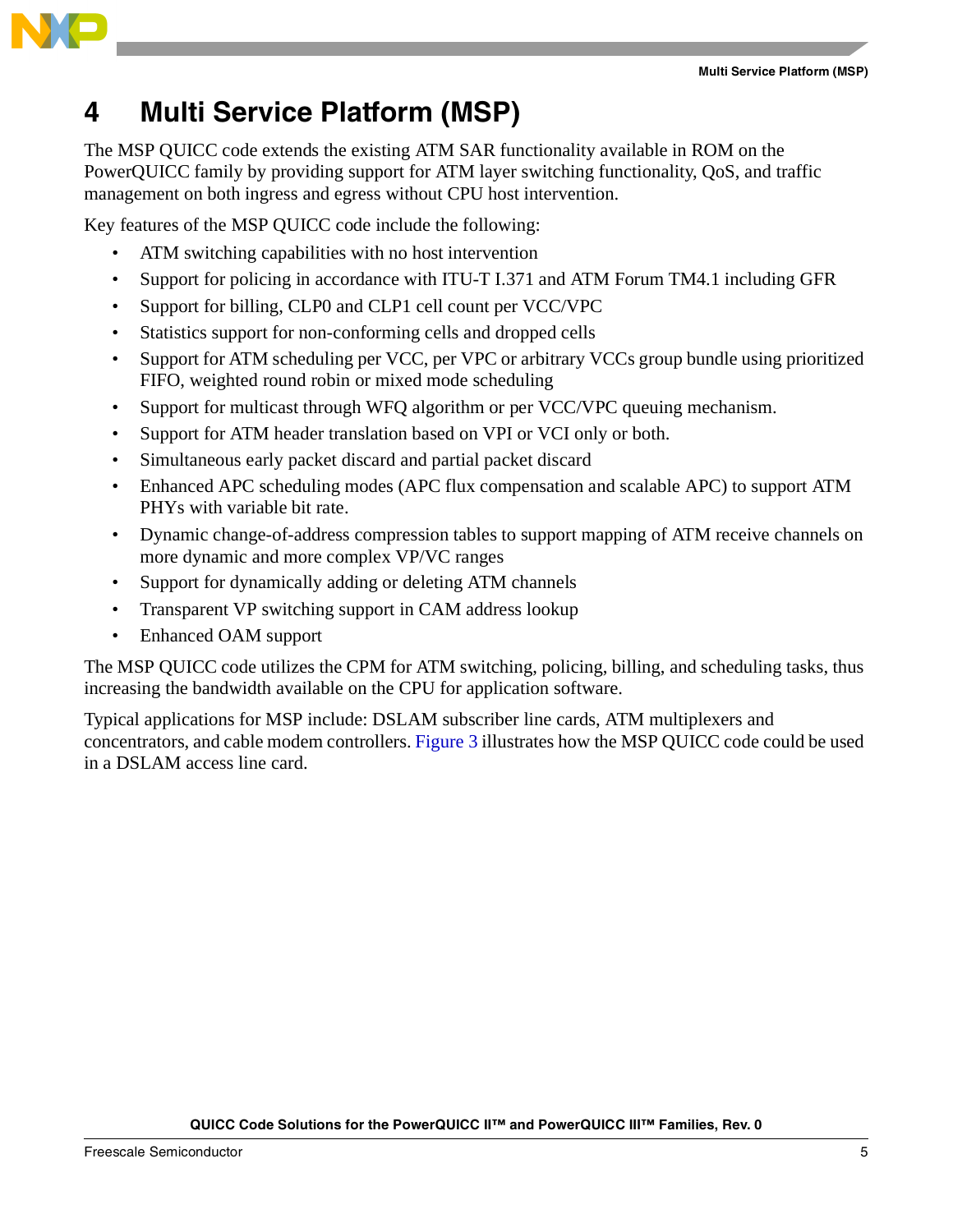



**Figure 3. DSLAM Access Line Card Using the MSP QUICC Code on PQ2 or PQ3**

<span id="page-5-1"></span>The ATM controller on the CPM of the PQ2/PQ3 devices can be used to implement up to 31 PHYs for the subscriber side. Traffic from upstream link could be processed initially by the MSP QUICC code running on the CPM to offload billing, policing, and statistics tasks from the CPU.

User-defined headers could be added on the upstream link to provide additional routing information to the cell for the uplink multiplexing. At this point the cell can be transmitted over the multiplexed uplink. Depending on the system implementation the ATM cell traffic to be multiplexed onto the uplink may be prioritized (weighted round robin or fixed priority) or equal bandwidth allocated. All of these features are implemented by the MSP QUICC code.

On the downstream path, ATM cells are transported from the physical layer over the single UTOPIA interface via the PHY. The ATM cell traffic can be switched by stripping the channel code straight from the user-defined header or from the standard ATM cell header VP/VC combination. Billing and shaping functionality is once again carried out via the MSP QUICC code with minimal CPU intervention, and traffic is switched automatically to the required downstream virtual connection.

The aggregate bandwidth supported by the MSP QUICC code depends on the functions enabled in any given configuration. Under certain conditions the device will function as a 155Mbps switch.

# <span id="page-5-0"></span>**5 Fast Data Switching (FDS)**

The FDS QUICC code extends the existing functionality of the PowerQUICC family by allowing automatic data forwarding between fast communication controllers (FCCs). With the FDS QUICC code,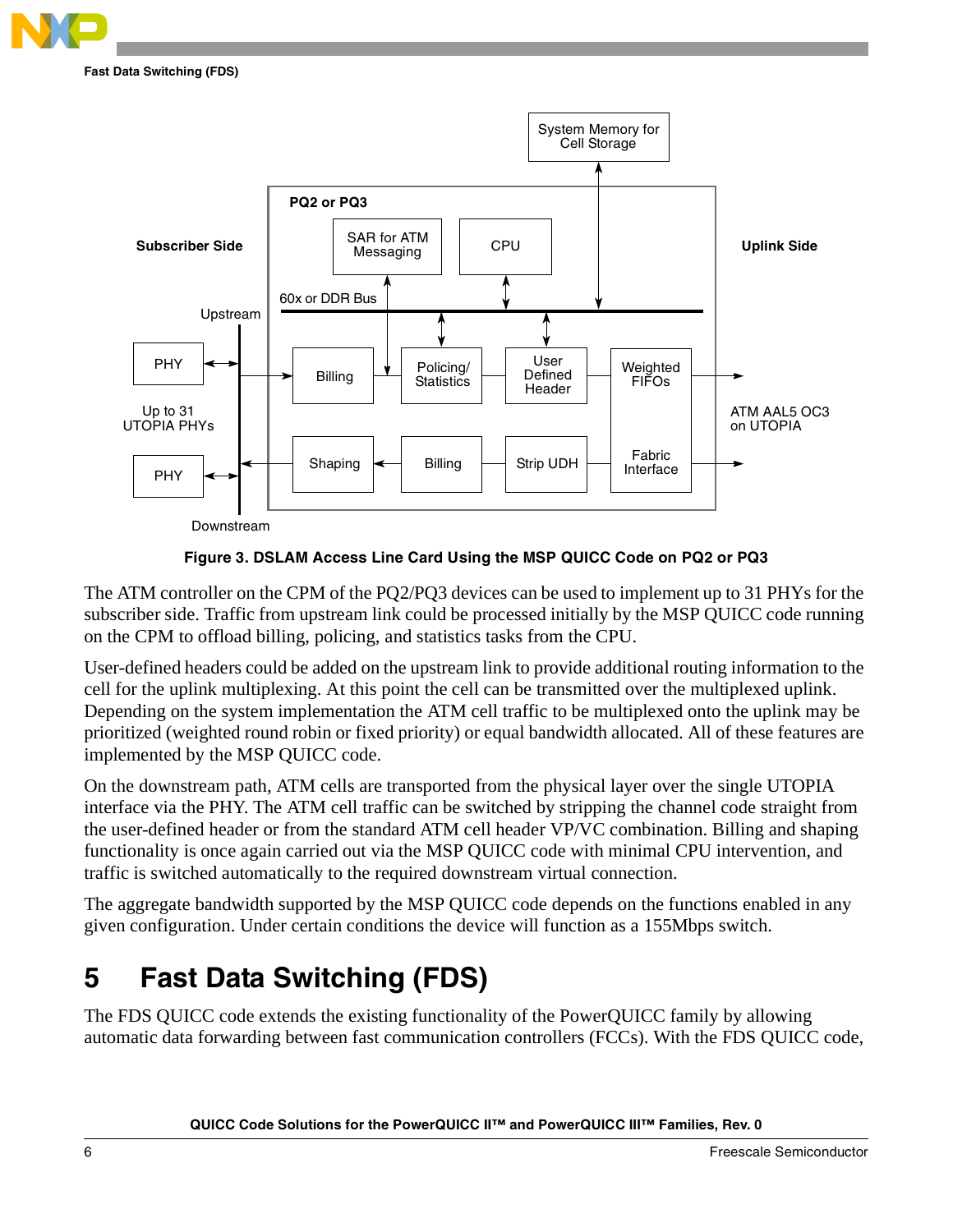

data can be forwarded between Ethernet-mode FCCs or between an Ethernet FCC and an ATM FCC without the need for core software intervention.

Key features of the FDS QUICC code include the following:

- Automatic data forwarding between Ethernet FCCs or between an Ethernet FCC and an ATM (AAL5) FCC
- Ethernet frame differentiation for Ethernet, 802.x, and VLAN frames
- Ethernet frame recognition using an external (hardware) CAM, or via CAM emulation with the SoftCAM feature, which supports up to 255 connections
- CAM search based on user-selected Ethernet frame header octets
- Re-direction of unrecognized Ethernet frames to a global queue
- Forwarding of multiple Ethernet channels to a single AAL5 virtual connection (VPI/VCI)
- Encapsulation feature allows programmable insertion, replacement, and removal of Ethernet frame octets
- Management of free buffer pools for received Ethernet data
- Programmable number of Ethernet transmit priority queues, up to a maximum of eight, to manage outbound Ethernet traffic priorities
- Time stamp to support aging of connections via CPU host software

Typical applications for FDS include: DSLAM line card, central office switches, Ethernet gateways and network edge equipment. [Figure 4](#page-6-0) illustrates how the FDS QUICC code could be used in a DSLAM access line card.



<span id="page-6-0"></span>**Figure 4. DSLAM ATM Access Line Card to Ethernet Uplink Using the FDS QUICC Code**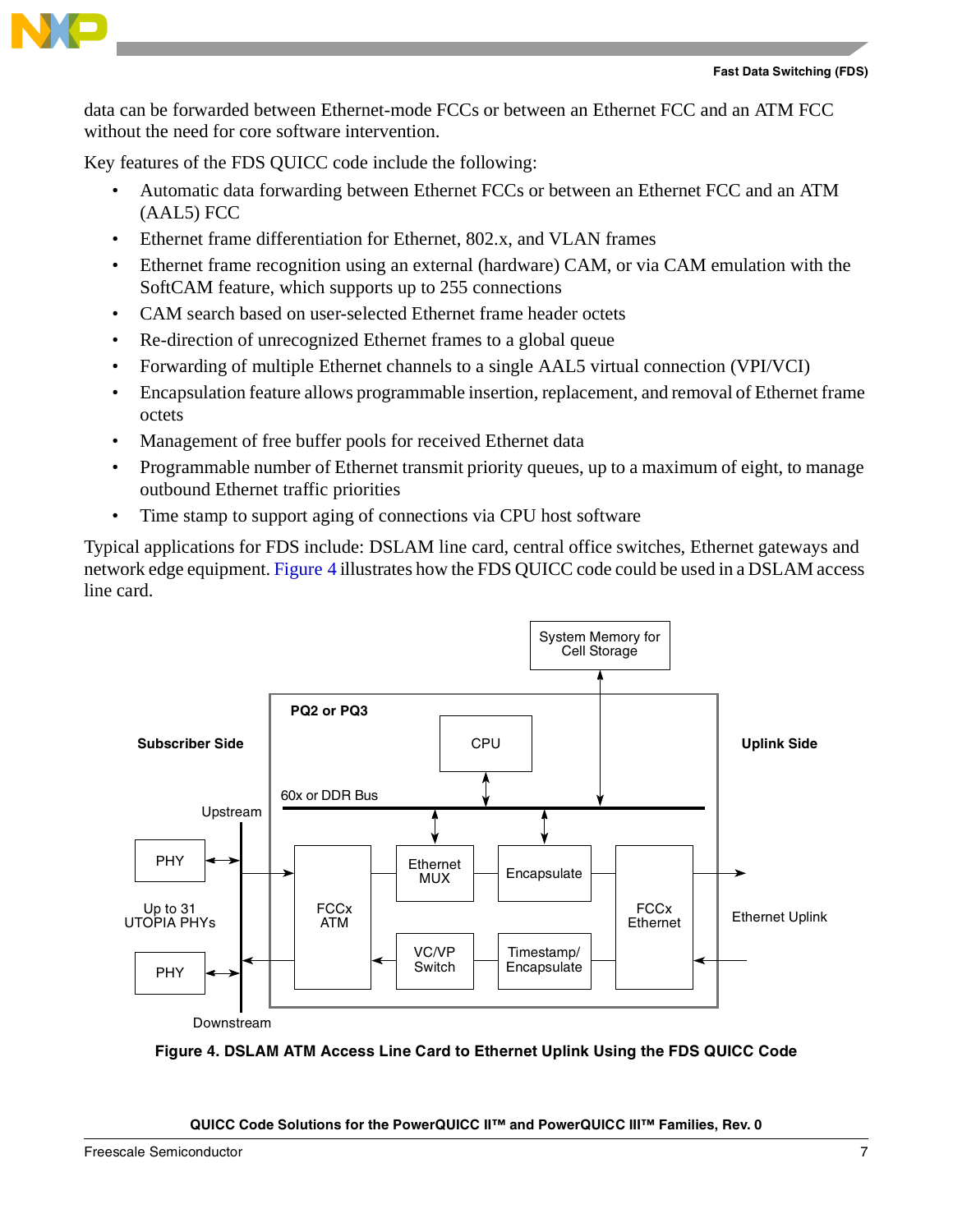

#### **Point-to-Point (PPP) Microcode**

The CPM's ATM controller can interface up to 31 ATM PHYs on the UTOPIA bus. In a DSLAM application, these ATM PHYs would connect to subscriber lines, and the FDS QUICC code would be used to forward the subscriber data from these lines to the Ethernet uplink (backhaul). Likewise, the CPM would forward Ethernet frames received from the backhaul to specific virtual connections on the desired ATM PHYs.

In the DSLAM's downstream direction, the CPM will build a CAM search string from user-selectable octets in the received Ethernet frame header. The search string will be sought in either an external CAM or in the SoftCAM located in dual-port RAM. The result of the CAM search will be a channel identifier (CID) that the CPM will use to determine how to handle the incoming frame. Frame-handling options allow the frame to be forwarded to a specified ATM PHY on the specified ATM FCC, and provide a means for modifying the frame header in ways such as deleting the Ethernet header or inserting an LLC encapsulation header if desired.

In the DSLAM's upstream direction, the CPM will derive a CID from the AAL5 frame header using the existing external CAM or address compression mechanism. The CPM will use the resulting CID to determine how to handle the incoming AAL5 frame. Frame-handling options allow the frame to be forwarded to a specified Ethernet FCC and with a specified transmission priority. If desired, the CPM can modify the AAL5 frame payload before it is transmitted on the uplink, as might be needed to remove an LLC encapsulation header, for example.

An additional feature provided by the FDS QUICC code allows Ethernet frames to be identified according to whether they are formatted as 802.3, Ethernet, or VLAN-tagged. By recognizing these different frame types, the CPM can be instructed to build CAM search strings differently for each frame type.

The FDS QUICC code's encapsulation feature can be used to implement the tag insertion, removal, and replacement needs of bridging and routing applications, and the Ethernet transmitter's priority queues can be used to support network quality-of-service (QoS) requirements. The FDS QUICC code uses the CPM to perform these low-level data-switching and encapsulation tasks, which increases the bandwidth available on the CPU for application software, thus enabling developers to maximize the value delivered to their customers.

### <span id="page-7-0"></span>**6 Point-to-Point (PPP) Microcode**

In recognition of the increasing popularity of IP technology and IP networks, the 3GPP specification in release 5 adds a secondary option to the transport network layer (TNL) using IP. The TNL links different pieces of network equipment in the UTRAN (see [Figure 2](#page-2-1)). Now user data can be conveyed over UDP/IP in the Iur and Iub interfaces, in addition to the initially defined option AAL2/ATM. Therefore, next-generation node B implementations must be IP-ready, which means the data-plane processing must be configurable to support ATM as well as IP. IP is a layer-3 technology and generally utilizes much larger frame lengths. Unlike ATM, it has no built-in traffic-shaping techniques, and to utilize IP in the TNL requires additional fragmentation and segmentation techniques such as multilink PPP (ML-PPP), which allows delay-sensitive traffic to pre-empt non-delay-sensitive traffic. In addition, the use of PPP MUX reduces the PPP header overhead.

The PPP QUICC code extends the existing functionality available in ROM on the PowerQUICC family by providing support for termination of packet-oriented link layer protocols including PPP, multilink/multiclass (ML-PPP MC-PPP), and PPP Mux.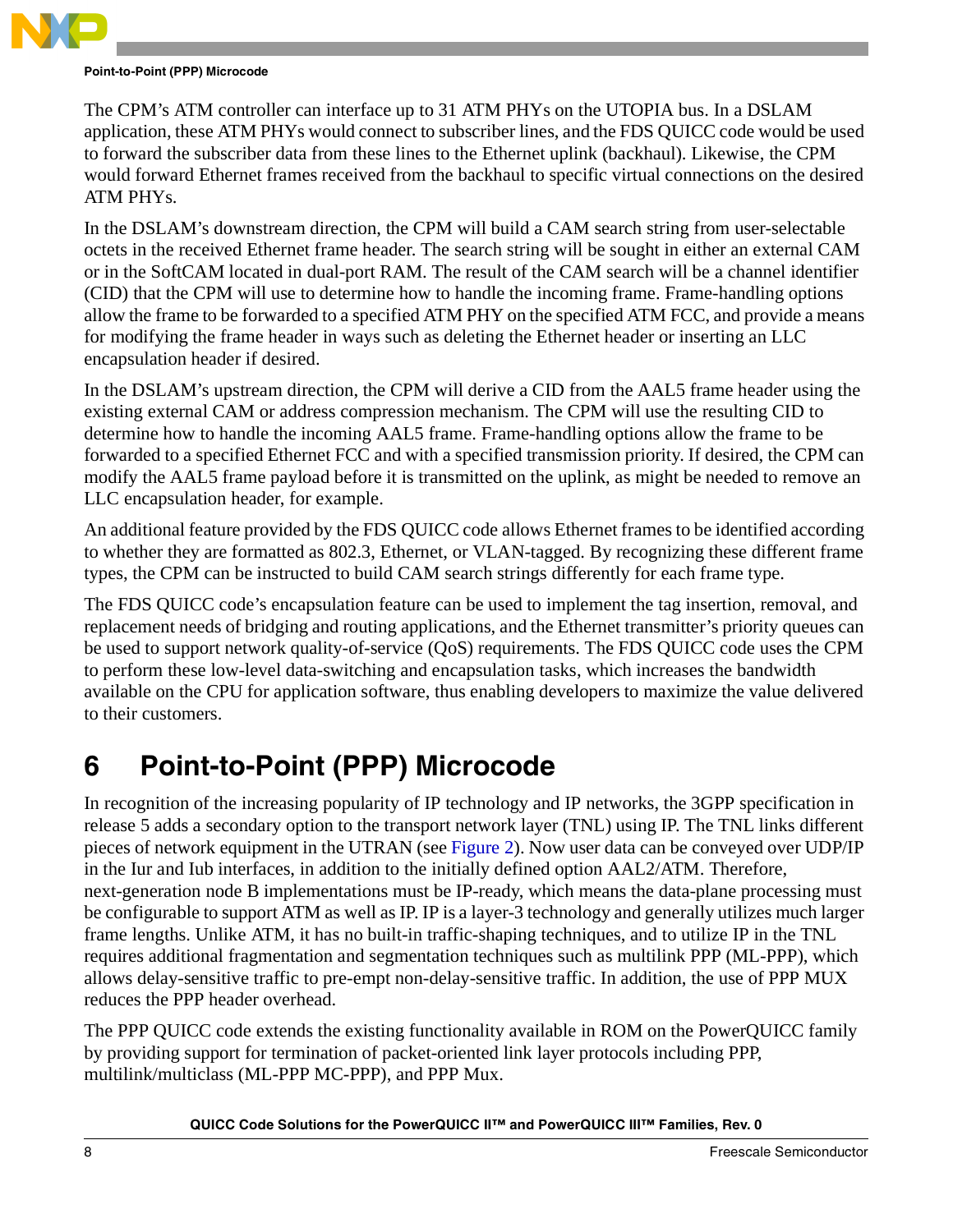

Key features of the PPP QUICC code include the following:

- Fully backward compatible with existing MCC HDLC functionality on the PowerQUICC family
- Support for point-to-point protocol (PPP) in accordance with RFC 1661
- Support PPP in HDLC like framing in accordance with RFC 1662
- Support for multilink PPP (ML-PPP) in accordance with RFC 1990, including user-defined sequence number format, either 12-bit or 24-bit, fragment loss detection and programmable MRRU
- Support multiclass (MC-PPP) extensions in accordance with RFC 2686 for up to eight classes with 2- or 4-bit user-defined class field
- Support for PPP Mux encapsulation in accordance with RFC 3153, for up to 256 sub-frames per fragment
- Support for dynamic addition and removal of link in a bundle
- Support for LCP frame handling
- Support for WFQ algorithm for class and queue selection on up to eight queues per link

The PPP QUICC code utilizes the CPM for tasks such as encapsulation and fragmentation of PPP packets, termination of ML/MC packets, and handling PPP Mux frames, thus increasing the bandwidth on the CPU for application software.

[Figure 5](#page-8-0) illustrates a generic 3G node B network interface card using the PPP QUICC code and PowerQUICC II or PowerQUICC III silicon.



**Figure 5. Generic Node B Network Interface Card Using the PPP QUICC Code**

<span id="page-8-0"></span>The PPP QUICC code enables a flexible transition from an ATM-based to an IP-based transport network layer, with minimal hardware design changes and a seamless software upgrade. This provides a shorter time-to-market as the transport network evolves and protects the user's investment by minimizing hardware and software development cost.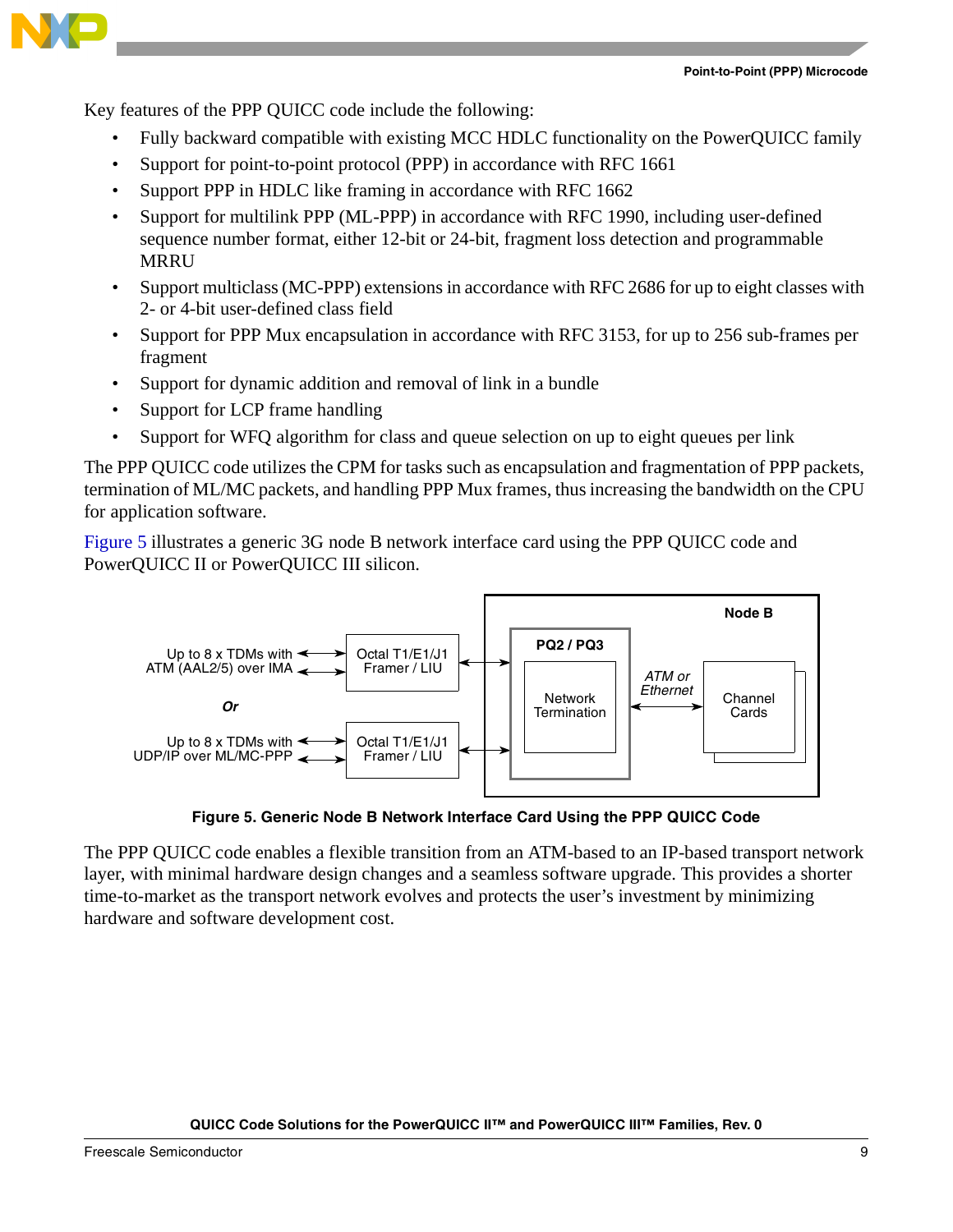

# <span id="page-9-0"></span>**7 Summary**

Freescale's range of QUICC codes offer modular, standard-compliant and field-proven software, compatible with the existing PowerQUICC architecture. In addition, these QUICC codes enhance the wealth of field-proven layer-2 protocol software support available today on the CPM.

QUICC codes provide support for the convergence of ATM and IP packet networks, for example, by adapting to different protocols, including ATM (AAL2, AAL5) and PPP, ML/MC-PPP, PPP Mux, with minimal hardware design changes and a seamless software upgrade.

Finally the PowerQUICC architecture continues to provide the most cost-effective solution with higher levels of system integration, performance and protocol support.

# <span id="page-9-2"></span>**8 Revision History**

[Table 1](#page-9-4) provides a revision history for this product brief.

| <b>Table 1. Document Revision History</b> |  |  |
|-------------------------------------------|--|--|
|-------------------------------------------|--|--|

<span id="page-9-4"></span>

| Revision<br><b>Number</b> | Date       | <b>Substantive Change(s)</b> |
|---------------------------|------------|------------------------------|
|                           | 06/08/2005 | Initial public release       |

### <span id="page-9-1"></span>**Appendix A Supported QUICC Code Packages**

[Table 2](#page-9-3) illustrates what QUICC code packages are supported on different silicon revisions and derivatives of the PowerQUICC II and PowerQUICC III families:

<span id="page-9-3"></span>

| <b>Part Number / Description</b>                          | $MPC82xx$ <sup>1</sup><br>MPC82 $xx^2$<br>HiP3<br>HiP4 |     |     | MPC82xx $3$<br>HiP7 |     | <b>MPC8560</b> |     |     |      |
|-----------------------------------------------------------|--------------------------------------------------------|-----|-----|---------------------|-----|----------------|-----|-----|------|
| <b>Revision</b>                                           | A.1                                                    | B.3 | C.2 | A.0                 | B.1 | C.0            | 0.1 | A   | 2.02 |
| MPC8260SW-ESS7<br>Enhanced SS7 microcode package          | Yes                                                    | Yes | Yes | Yes                 | Yes | Yes            | Yes | Yes | Yes  |
| MPC8260SW-EAAL2<br>Enhanced AAL2 microcode package        | N/A                                                    | N/A | N/A | Yes                 | Yes | Yes            | Yes | Yes | Yes  |
| MPC8260SW-MSP<br>Multi-service platform microcode package | Yes                                                    | Yes | Yes | Yes                 | Yes | Yes            | Yes | Yes | Yes  |
| MPC8260SW-FDS<br>Fast data switching microcode package    | N/A                                                    | N/A | N/A | Yes                 | Yes | Yes            | Yes | Yes | Yes  |
| MPC8260SW-PPP<br>PPP microcode package                    | N/A                                                    | N/A | N/A | N/A                 | N/A | N/A            | Yes | Yes | Yes  |

| <b>Table 2. Summary for QUICC Packages</b> |  |  |  |
|--------------------------------------------|--|--|--|
|--------------------------------------------|--|--|--|

1 Devices: MPC8260 and MPC8255

2 Devices: MPC8260A, MPC8264A, MPC8265A, MPC8266A, MPC8255A, and MPC8250A

3 Devices: MPC8280, MPC8270, MPC8275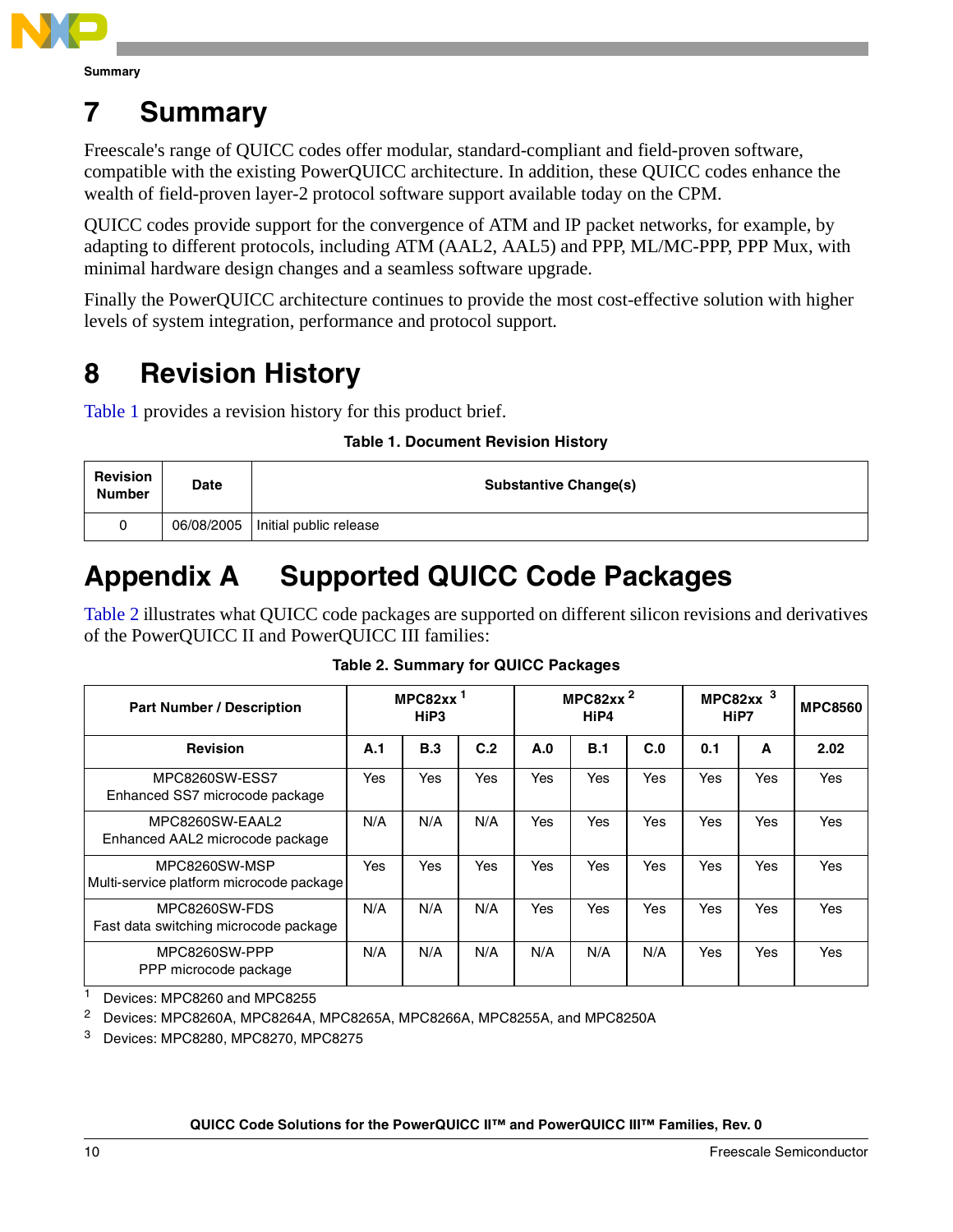

**Supported QUICC Code Packages**

### **THIS PAGE INTENTIONALLY LEFT BLANK**